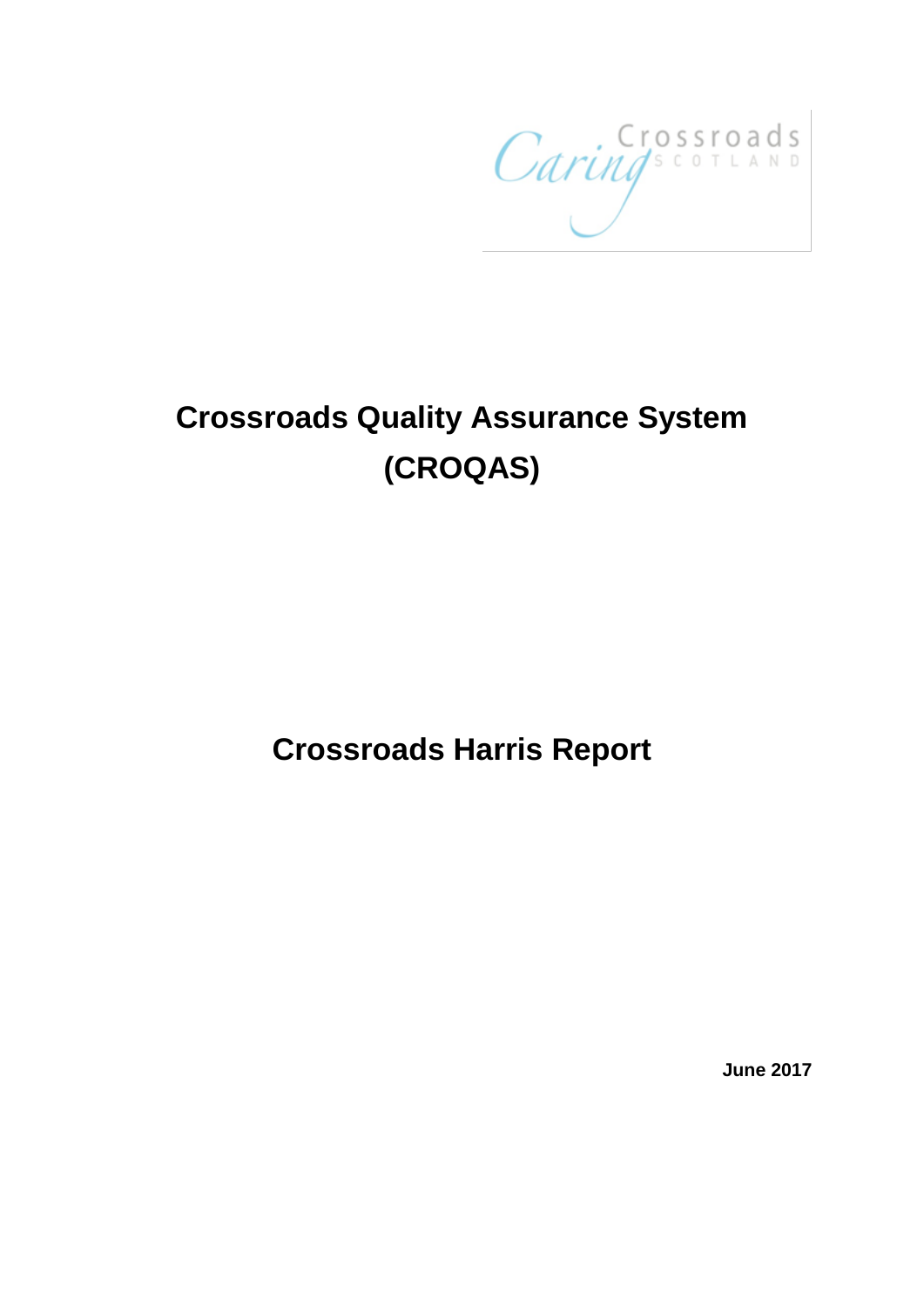### **Contents**

**About CROQAS Outline of New CROQAS CROQAS Quality Standards About Crossroads (Harris) The Audit Process Results Evaluation Conclusions**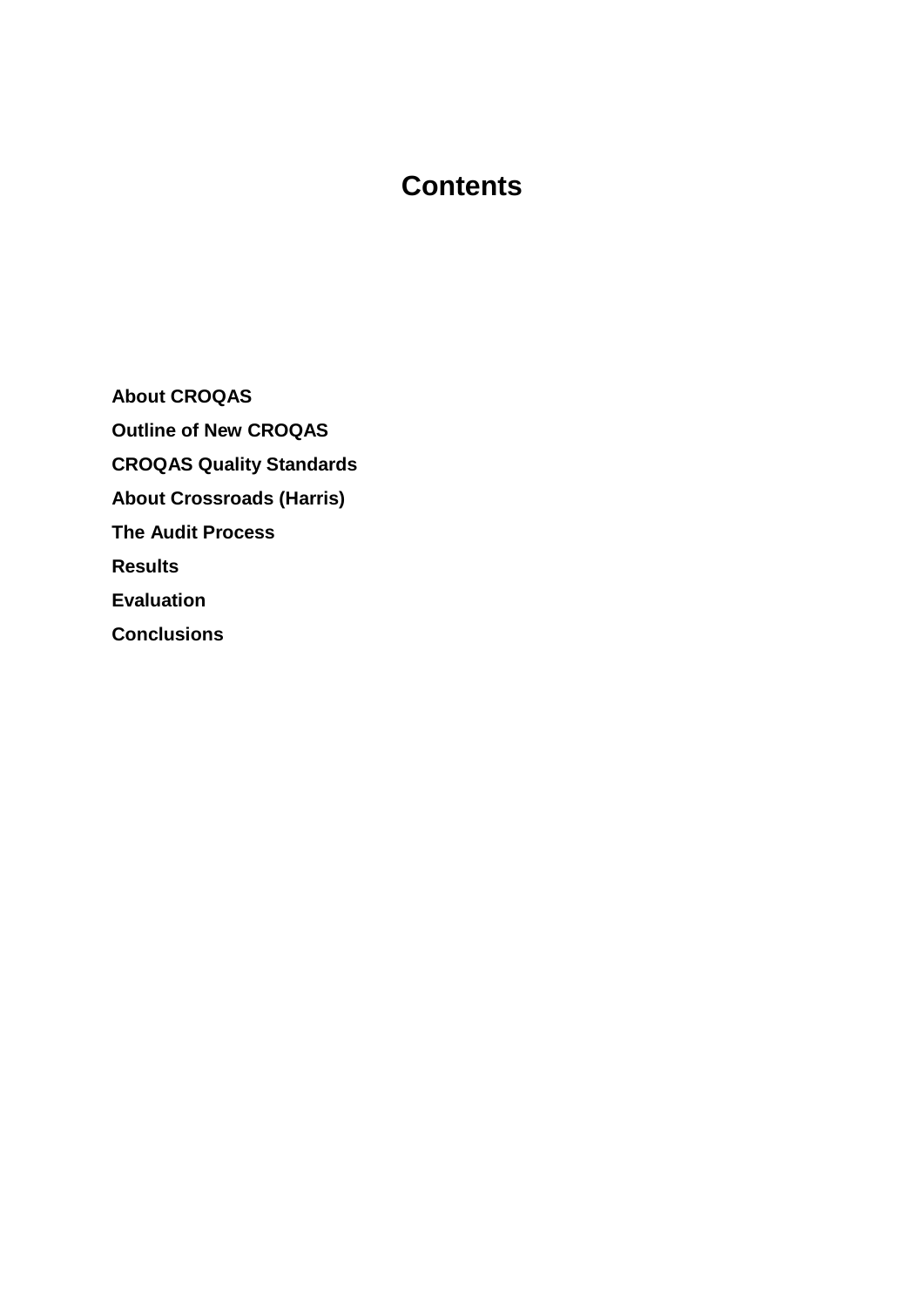#### **About CROQAS**

CROQAS is Crossroads Quality Assurance System.

In the late 1990s the Board of Crossroads Caring Scotland introduced CROQAS for the purpose of ascertaining that affiliated schemes were operating to the standards expected by the national organisation and the insurers.

The system was an adapted version of the Practical Quality Assurance System for Small Organisations (PQASSO). It followed the usual practice of identifying evidence (policy, practice etc.) that certain specified standards of governance, management and operation were being achieved. On-site audits were carried out by national office staff and trained volunteer auditors. Schemes that were broadly meeting standards were awarded CROQAS certificates.

In 2010 the system was changed. It was recognised that, as all affiliated schemes were operating under the same or similar operational policies, it was possible to specify in advance the policy and practice expected, thus allowing assessment of compliance with standards by means of a checklist.

The main purposes of new CROQAS are

- To demonstrate the achievement of specified standards in the operation of Crossroads schemes and services
- To evaluate the extent to which Crossroads schemes are realising the mission of Crossroads in their localities.

The first is about the structures, processes and systems that exist within an organisation, and their adequacy for ensuring that the organisation is well run in all respects. The original CROQAS, based on the PQASSO system, had such a focus. New CROQAS continues to seek to establish that Crossroads schemes meet operational standards, although the method will now be a highly structured self-assessment, which will also have the benefit of demonstrating compliance with care standards.

The second purpose relates to success, achievements and outcomes. This was not a focus of the original CROQAS. A well run organisation is not necessarily a successful organisation. It is a legitimate interest of Crossroads Caring Scotland that affiliated schemes are successful as well as well run, and such an understanding is essential if CCS is to provide effective guidance and support for schemes. Hence new CROQAS attempts to approach the issue of success.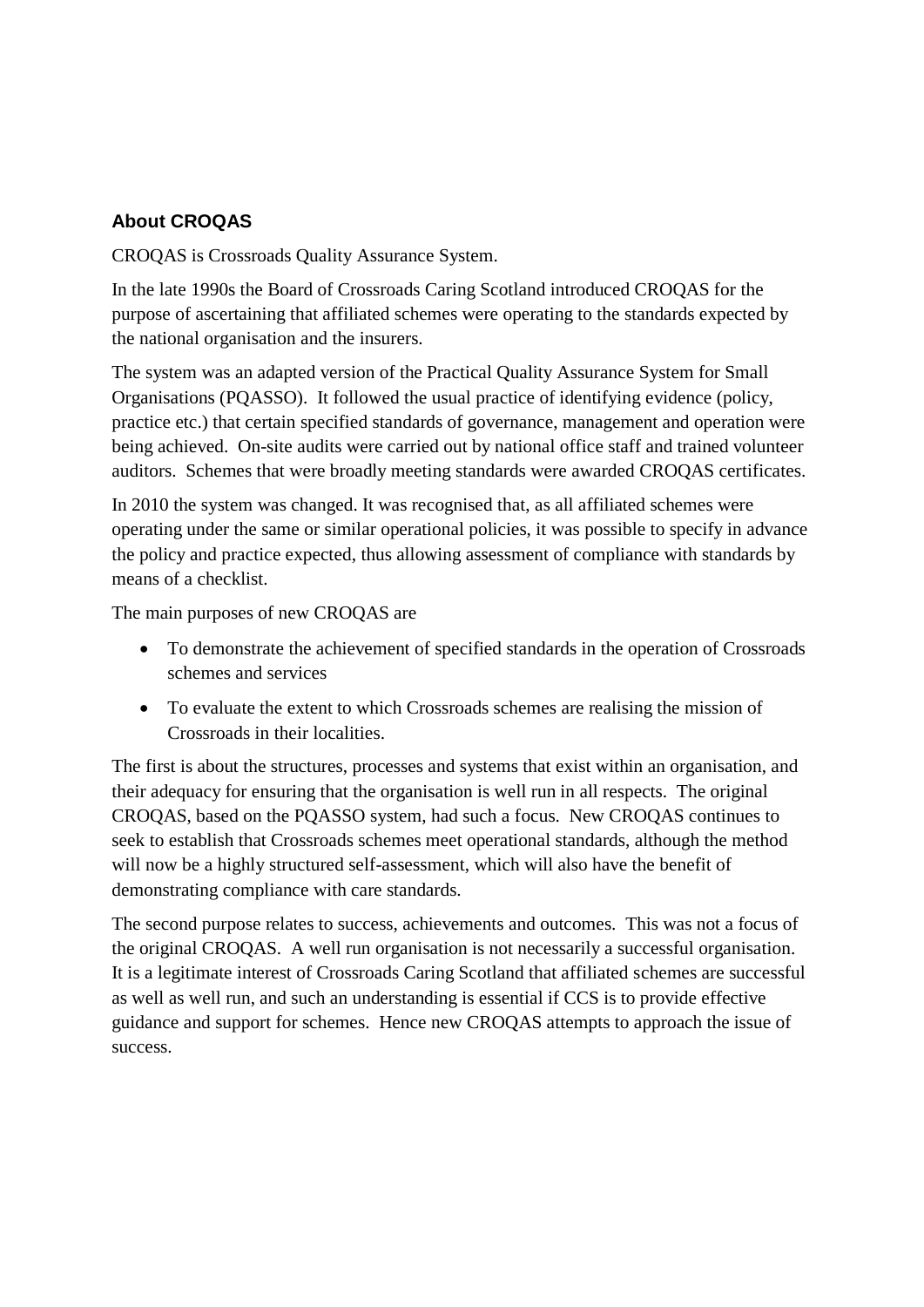#### **Outline of New CROQAS**

The principal features of New CROQAS are

- 1. The Quality Standards are simplified into 7 basic statements.
- 2. The evidence for meeting the standards is compiled by completing an electronic selfassessment. (The electronic system will also, without further data entry, allow evidence to be compiled in relation to (a) the National Care Standards and (b) the Care Commission's Quality Statements.)
- 3. Key documents are submitted and examined. They include:
	- Board minutes for the last 12 months (including accompanying reports).
	- Minutes of last AGM (including reports)
	- Strategic or Business Plan
	- Year Plan
	- Budget for the current year
	- Audited accounts for the last year
	- Training plan
- 4. An on-site inspection is carried out with ad hoc checks of documents and questions for managers and Board members, all based on the evidence (self-assessment and documents) previously submitted.

#### **CROQAS Quality Standards**

The following are the 7 CROQAS Quality Standards

|   | Governance                                  | The Board practices good governance by attending to its<br>responsibilities, taking a strategic approach, and<br>developing and promoting Crossroads. The Board is<br>effective and accountable.                                                         |
|---|---------------------------------------------|----------------------------------------------------------------------------------------------------------------------------------------------------------------------------------------------------------------------------------------------------------|
| 2 | <b>Strategy, planning and user</b><br>focus | The organisation has a clear mission and clear values,<br>understands the needs of carers and service users, and sets<br>priorities and targets through short and medium term<br>plans.                                                                  |
| 3 | Leadership and management                   | The organisation's leaders and managers communicate<br>with and motivate its people and apply a range of policies<br>and management systems that ensure that legal,<br>contractual and societal obligations are met, and high<br>efficiency is achieved. |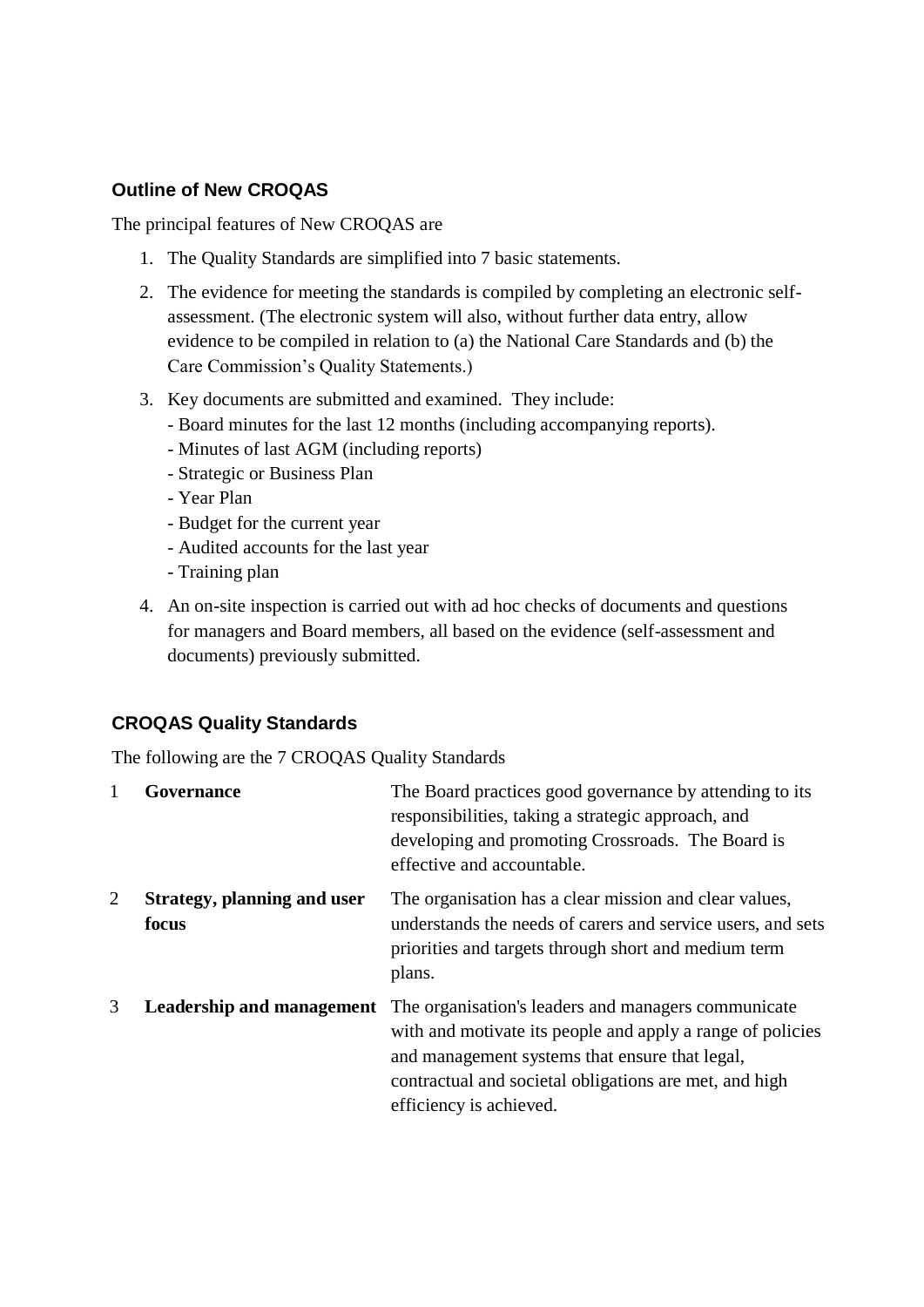| 4 |                            | Managing people and learning The organisation values its people and consults with them,<br>ensuring that staff understand their roles, are supported<br>and trained and function as a team. All within the<br>organisation have opportunities for learning and<br>development. Policies and procedures to meet the legal<br>requirements of employers are consistently applied. |
|---|----------------------------|---------------------------------------------------------------------------------------------------------------------------------------------------------------------------------------------------------------------------------------------------------------------------------------------------------------------------------------------------------------------------------|
| 5 | <b>Finance</b>             | The organisation plans and exercises full control over its<br>finances and resources, ensuring that all spending is on<br>agreed purposes, financial management meets legal and<br>accountability requirements and assets are effectively<br>managed.                                                                                                                           |
| 6 | Partnerships and promotion | The organisation publicises its mission and promotes its<br>work, ensuring that it has effective links with key<br>organisations and partners.                                                                                                                                                                                                                                  |
| 7 | <b>Results</b>             | The organisation focuses on results by collecting data on<br>activities, monitoring outputs and evaluating outcomes for<br>carers and service users. Results are measured against a<br>full range of objectives and targets - operational, financial,<br>human resources and societal. Results are used to plan<br>improvements and inform others.                              |

#### **About Crossroads Harris**

Crossroads Harris was established in 1985 with the support of Harris Council for Voluntary Service. It has a management committee comprising five Trustees who occupy the positions of chairman, vice-chairman, secretary, treasurer and medical adviser and 15 additional members. The scheme was named Scottish Charity of the Year in 2010.

The scheme operates throughout the Isle of Harris, which is within the Comhairle nan Eilean Siar local authority area. The area is rural with a number of small villages of which the largest is Tarbert. The population is approximately 1,900. The area has a higher than average older population.

In the year 16/17 the scheme provided around 62 hours of care and support per week. This is mainly respite care but also includes care for service users living alone. At June 2017, 27 carers/service users (including those living alone) were receiving a service including an emergency overnight service. Service users are mainly older people, including those with dementia, and adults with physical disabilities Also a domestic help service has been started with 8 users, it is expected this could develop further if more staff were recruited as there is a need in the area.

The scheme does not operate from a staffed office. All documents relating to services are kept at the offices of Harris Council for Voluntary Service which is located in council premises in West Tarbert. The day to day running of the scheme is the responsibility of the Service Manager, who works on a voluntary basis from home, but is able to use a desk at HVS if required. HVS also provide administrative support services including payroll.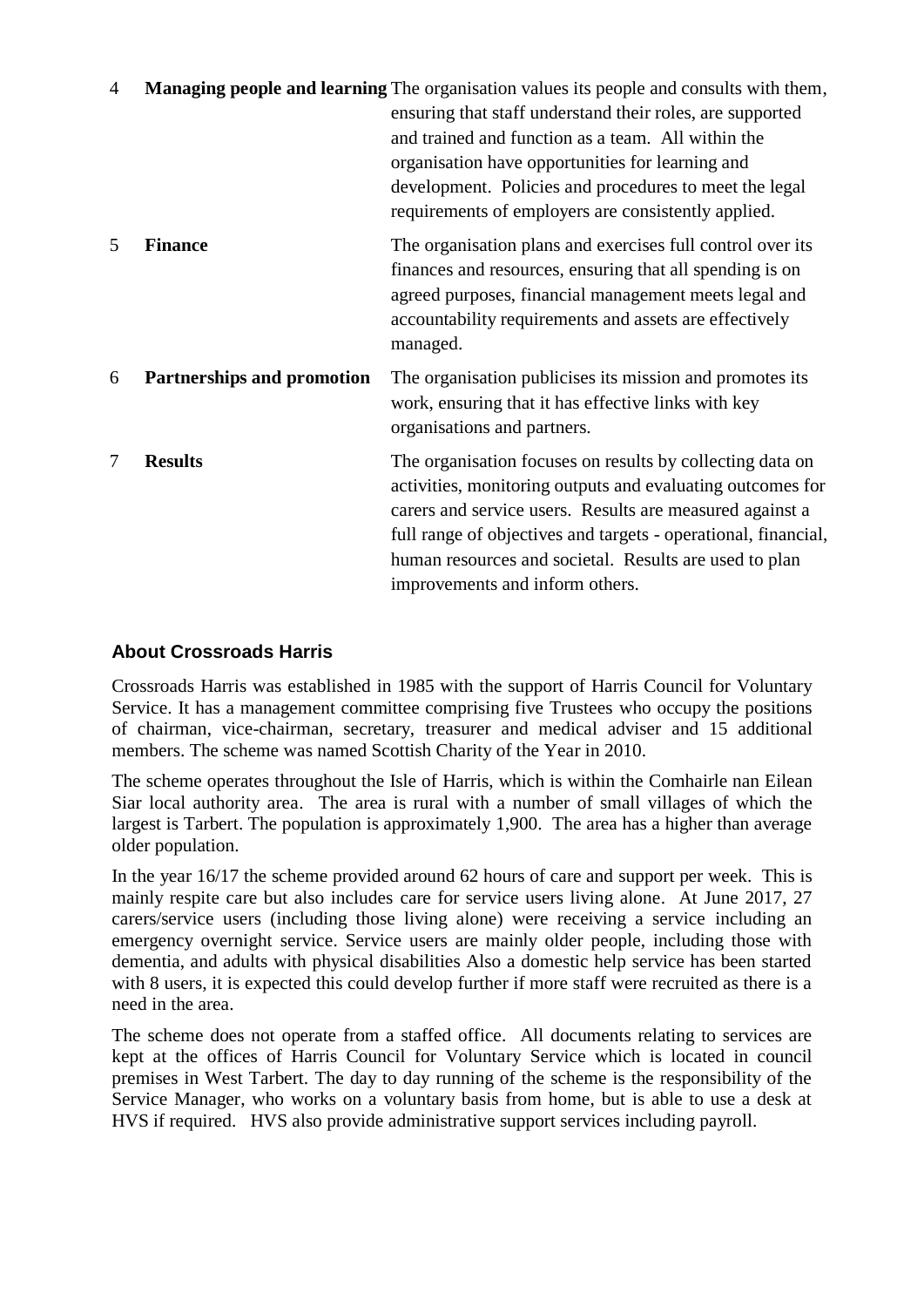#### **The Audit Process**

The scheme completed the electronic shortened version of the CROQAS self-assessment and submitted it in May 2017. Key documents were then requested and received. An inspection was held at the scheme office on 6<sup>th</sup> June 2017.

#### **CROQAS self-assessment**

The self-assessment comprised providing Yes/No answers to a checklist of 103 practice statements on an Excel spreadsheet. On completion there were 4 statements having a 'No' response, and therefore in need of action or satisfactory explanation for non-compliance.

#### **Key documents**

The key documents that were submitted and examined were

- Year Plan for 2017/18.
- Budget for three years to March 2020.
- Minutes of management committee meetings from May 2016 to April 2017.
- Annual Report for the year ended 31 March 2017.
- Minutes of the AGM held on  $29<sup>th</sup>$  May 2017.
- Training Plan.

#### **The Inspection**

The inspection on 6<sup>th</sup> June 2017 was carried out by Fiona Henderson, Regional Director. It was based on an inspection plan which included

Checks on care practice and day-to-day service management -

- Self-assessment
- Results of annual survey and distribution
- Information for service users
- 4 Service Users' files including care needs assessments, risk assessments and personal plans
- Check progress with 6 month reviews
- Practice in relation to support worker recording and reports
- Business continuity plan
- Year Plan
- Induction Programme and Training Plan/programme/records
- Arrangement for carrying out SU moving and handling assessments
- Annual report/review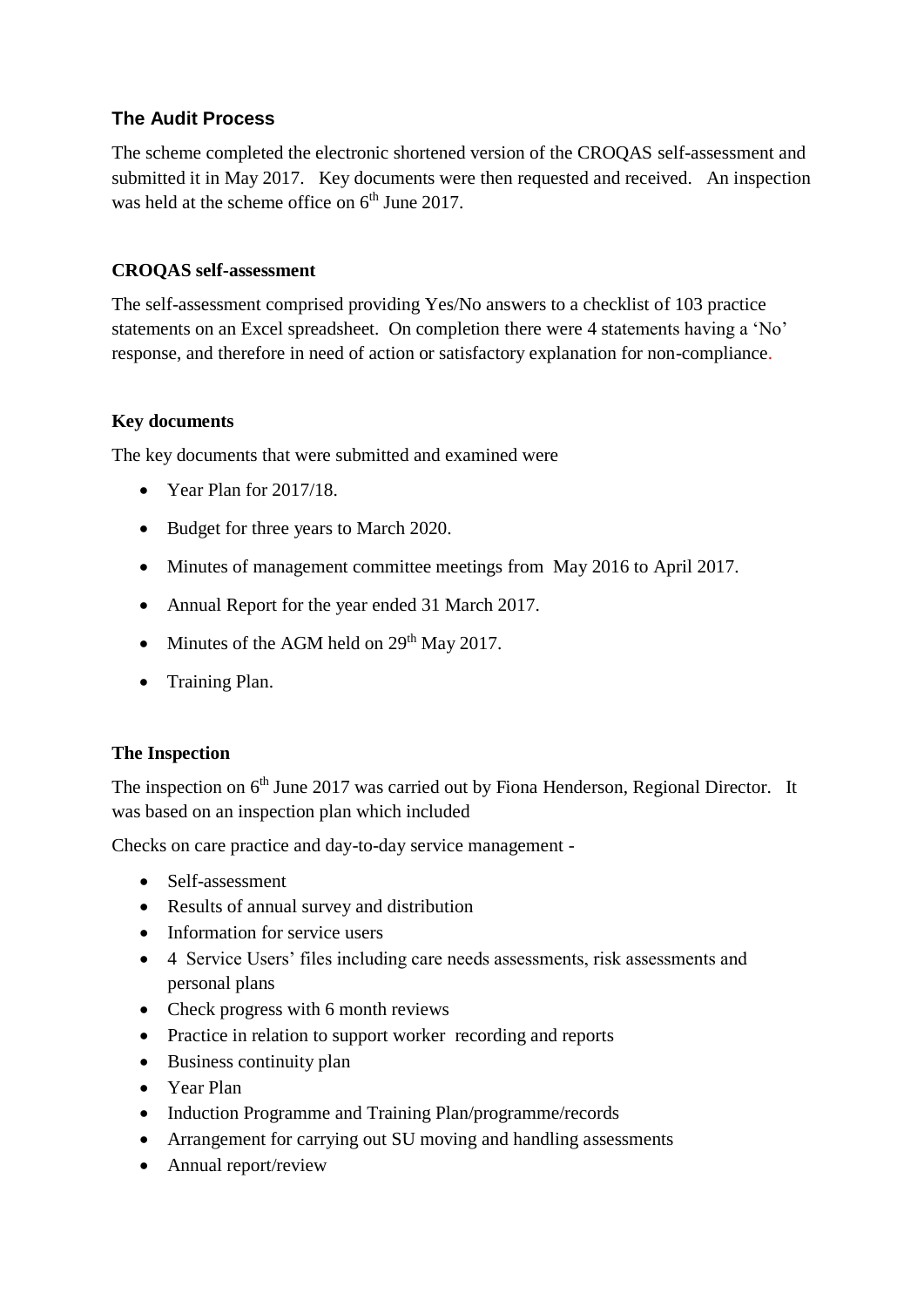- 2 support worker files
- Supervision practice including team meetings; recording practice
- Training needs analysis

The above checks were carried out with the aid of the Service Manager.

Checks on governance and management -

- Business or Strategic Plan
- Level and type of service
- Budget for 2017/18
- Financial management and Treasurer's financial reports to the Board

The above checks were carried out with the assistance of the Service Manager and through discussion with the Chair of the Board.

#### **Results**

The self-assessment was updated at the inspection.

The items for improvement were, at inspection, reduced to 1.

• The service users agreement was not in the Crossroads Caring Scotland standard format. There is a standard format available and should be adopted by the scheme.

The further checks at inspection on care practice and day-to-day management resulted in the following observations and comments.

- There have been no complaints in the history of the scheme.
- No record of the issue, reissue and return of ID badges had been kept, however the manager is to introduce this.
- The Information Booklet is comprehensive in the provision of Information.
- The Service Manager visually checks stock but does not have a written record; this is to be kept now.
- There is need for the domestic service which has been set up with the help of a grant obtained, however it runs at a deficit, consideration to be given to increasing the charge for this service to ensure it is financially viable.
- Support workers have involvement in 6 monthly reviews and compile their own report.
- Staff turnover is low.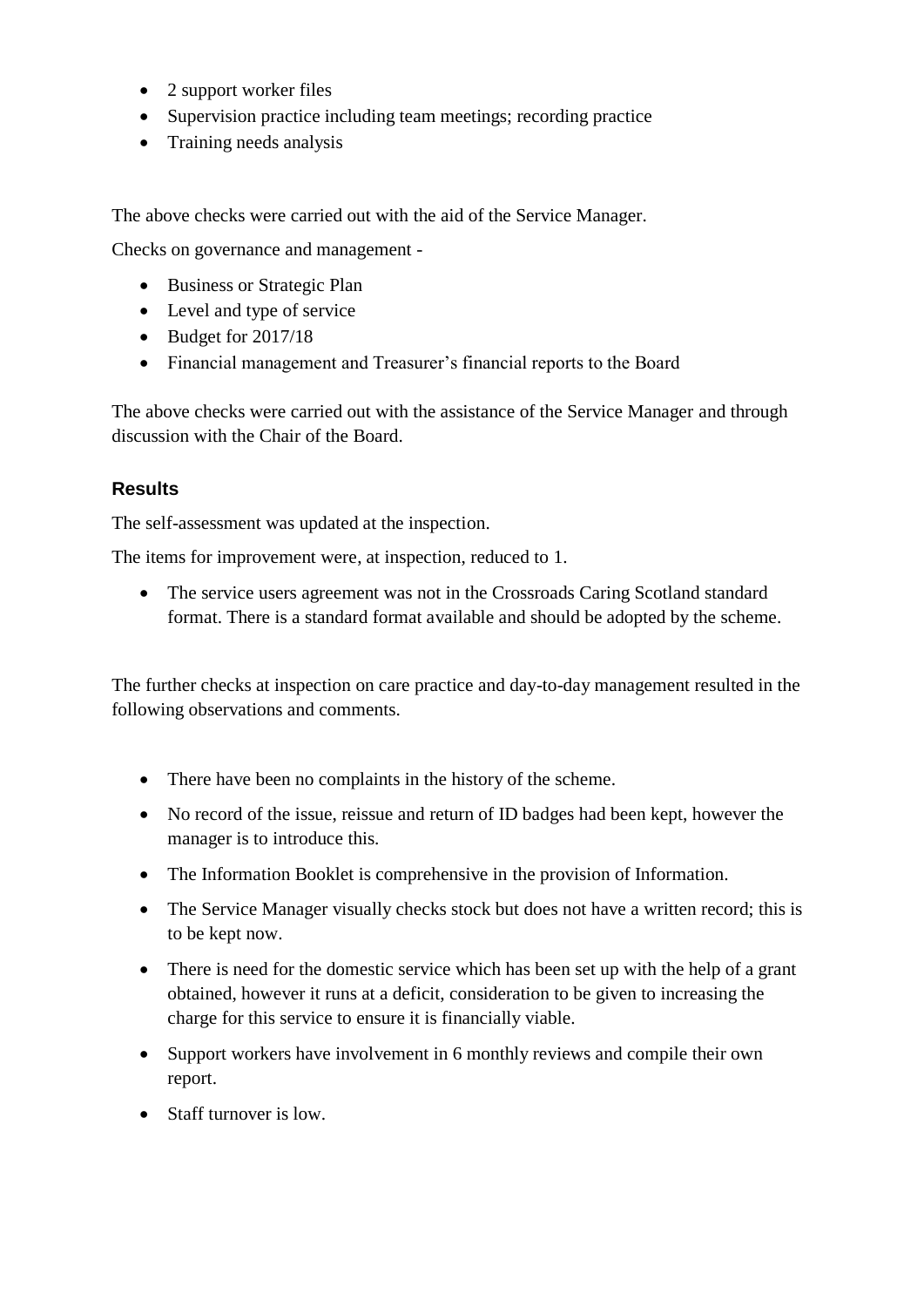#### **Evaluation of the Scheme**

The following points relate to the challenges and achievements of the scheme rather than practice and quality in the areas of management and care.

#### 1. **Governance by the Board**

The Board has sufficient members and meets regularly, about 6 times a year. The minutes of the meetings show that they take collective responsibility for the governance of the scheme. The Manager provides reports on service activities at each Board meeting.

#### 2. **Management of Finances and Reserves**

The scheme's main source of income is a grant from the Western Isles Intergrated Joint Board. This amounts to £33,162 for the year 17/18. The unrestricted reserves at 31 March 2017 were £81,931 which is more than sufficient to cover 12 months operating costs. However the scheme ended the year 16/17 with a deficit of £13,834. The manager is unpaid, has indicated she will be retiring within the next 18 months and consideration has been given to the cost of a paid post which would increase the deficit if remedial action is not taken. Financial reports are given at each Board meeting.

#### 3. **Planning**

Although there is no Business Plan in place, the Year Plan includes information that would be in a three year plan, and there is also a three year budget. The year plan has key objectives for the service and detailed targets for the year 17/18.

#### 4. **Level of service**

The scheme provides about 60 hours of service a week; most of this is respite care but some is care for service users living alone. The scheme takes a flexible approach to meeting the care needs of the Harris community. Additional to this core service is emergency overnight care. Although the scheme is small it appears to be an adequate level for the population of the area.

#### 5. **Level of charitable activity, publicity and promotion**

There is a good level of fundraising activity by the Board, staff and volunteers. This resulted in income of £3697 in the year ended 31 March 2017. Fundraising activities are well publicised and the scheme has a high profile in the community. Donations are at a high level given the size of the population. £5712 was received in 2016-17.

6. **Care management (individual service users/carers) and standards of service** At inspection, a sample of service users files was examined. The documents used are mainly standard Crossroads Caring Scotland format with the exception of the Individual Service User Agreement. There have been no complaints and no accidents